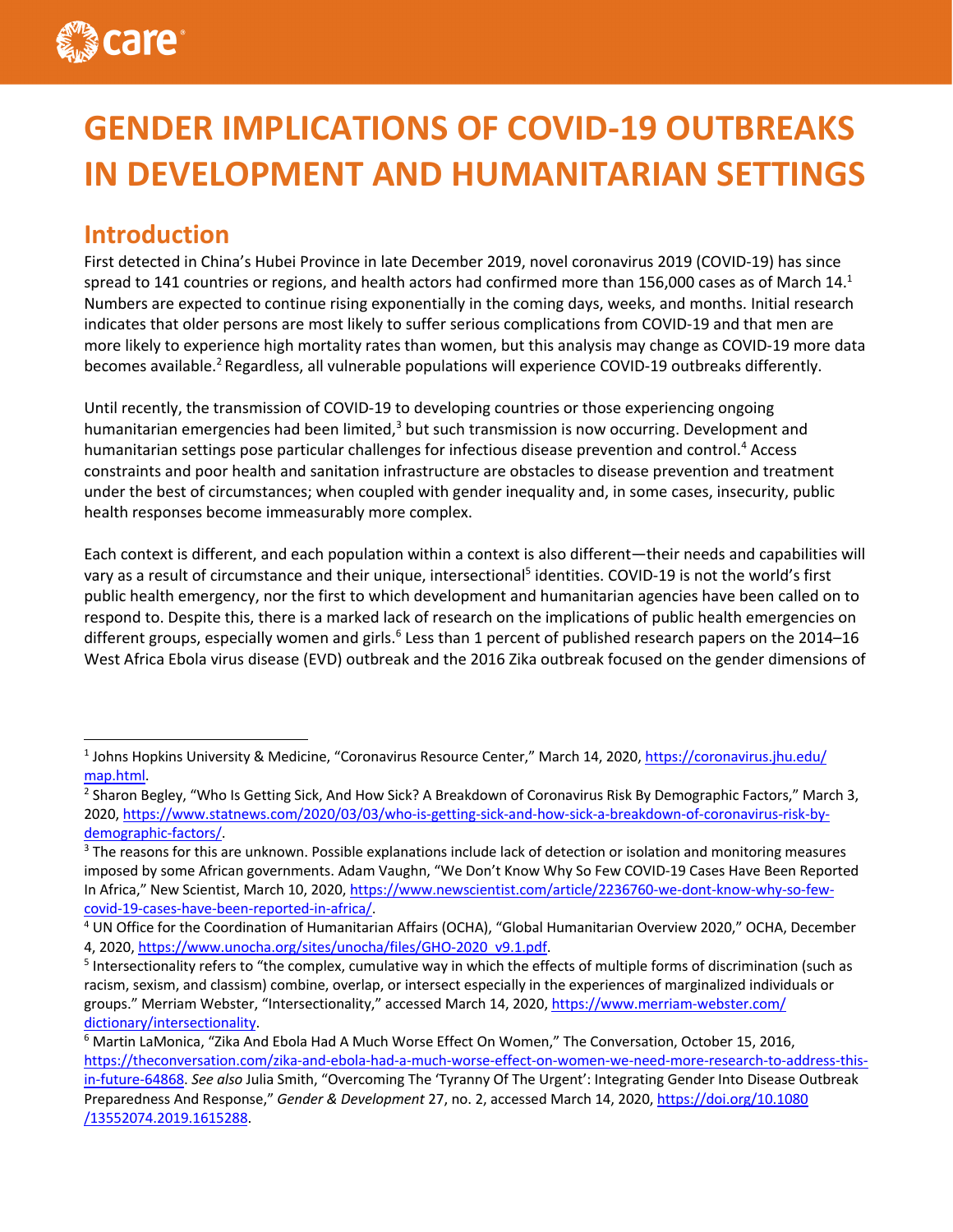

the emergencies.<sup>7</sup> Research on the gender implications of previous health emergencies is even more scarce.

For nearly 75 years, CARE has been working to address the root causes of suffering and to provide lifesaving humanitarian assistance to people in need. Operating in more than 100 countries, CARE's work focuses on women and girls because evidence shows that addressing gender equalities is key to effectively responding to crises and their underlying factors. For these reasons, CARE is deeply concerned about the implications that the spread of COVID-19 might have on women and girls in development and humanitarian settings. Informed by lessons learned from past public health emergencies, CARE's analysis shows that COVID-19 outbreaks in development or humanitarian contexts could disproportionately affect women and girls in a number of ways, including adverse effects on their education, food security and nutrition, health, livelihoods, and protection. Even after the outbreak has been contained, women and girls may continue to suffer from ill-effects for years to come.

# **Analysis**

## **Health**

Social norms—such as expectations that women and girls are responsible for doing domestic chores and nursing sick family members—can expose women and girls to greater health risks.<sup>8</sup> The 2010 cholera epidemic in Haiti and 2014–16 EVD outbreak in West Africa demonstrate how this places a three-fold caregiver burden on women and girls: they are responsible for household-level disease prevention and response efforts; at greater risk of infection, and subject to emotional, physical, and socioeconomic harm.<sup>9</sup> Although men, the elderly, and persons with compromised immune systems may at be greatest risk of fatality from COVID-19,<sup>10</sup> the greater caregiving role that women and girls are expected to perform may expose them to other consequences.<sup>11</sup> The expectation that women should act as caregivers follows them outside of the home. Women comprise more than 75 percent of the health care workforce in many countries, $12$  which increases the likelihood that they will be exposed to infectious diseases.

Evidence suggests that during past public health emergencies, resources have been diverted from routine health care services toward containing and responding to the outbreak.<sup>13</sup> These reallocations constrain already limited

<sup>7</sup> Sara E. Davies & Belinda Bennett, "A Gendered Human Rights Analysis Of Ebola And Zika: Locating Gender In Global Health Emergencies," *International Affairs* 92, no. 5, accessed March 14, 2020, https://doi.org/10.1111/1468-2346.12704. <sup>8</sup> Gender in Humanitarian Action (GiHA) Asia and the Pacific, "The COVID-19 Outbreak And Gender: Key Advocacy Points From Asia And The Pacific," GiHA, March 2020, https://www2.unwomen.org/media/field%20office%20eseasia/ docs/publications/2020/03/ap-giha-wg-advocacy.pdf?la=en&vs=2145.

<sup>&</sup>lt;sup>9</sup> Interagency Standing Committee (IASC) GBV Sub-Sector Nigeria, "Briefing Note: Integrating Gender In Cholera Prevention And Control Interventions In North East Nigeria," IASC, September 7, 2017, https://interagencystandingcommittee.org /system/files/briefing\_note-gender\_in\_cholera\_response.pdf.

<sup>&</sup>lt;sup>10</sup> Begley, "Who Is Getting Sick," Stat.

<sup>&</sup>lt;sup>11</sup> UNICEF Haiti Child Protection Section/GBV Program, "Briefing Note: Strategy For Integrating A Gendered Response In Haiti's Cholera Epidemic," UNICEF, December 2, 2010, https://www.unicef.org/cholera/Chapter\_8\_case\_management /29\_Haiti\_UNICEF\_Briefing\_Note\_Gender\_Cholera.pdf. Furthermore, "...fatalities alone do not fully demonstrate the differential ways in which men, women, boys and girls are exposed and experience the immediate risks and longer-term consequences of the disease." Nidhi Kapur, "Gender Analysis: Prevention And Response To Ebola Virus Disease In The Democratic Republic Of Congo," CARE, January 2020, https://www.care-international.org/files/files/Ebola\_Gender Analysis\_English\_v2.pdf.

<sup>&</sup>lt;sup>12</sup> Human Resources for Health (HRH) Global Resource Center, "Resource Spotlight: Gender And Health Workforce Statistics," HRH, accessed March 14, 2020, https://www.hrhresourcecenter.org/gender\_stats.html.

<sup>&</sup>lt;sup>13</sup> GiHA, "The COVID-19 Outbreak And Gender," GiHA.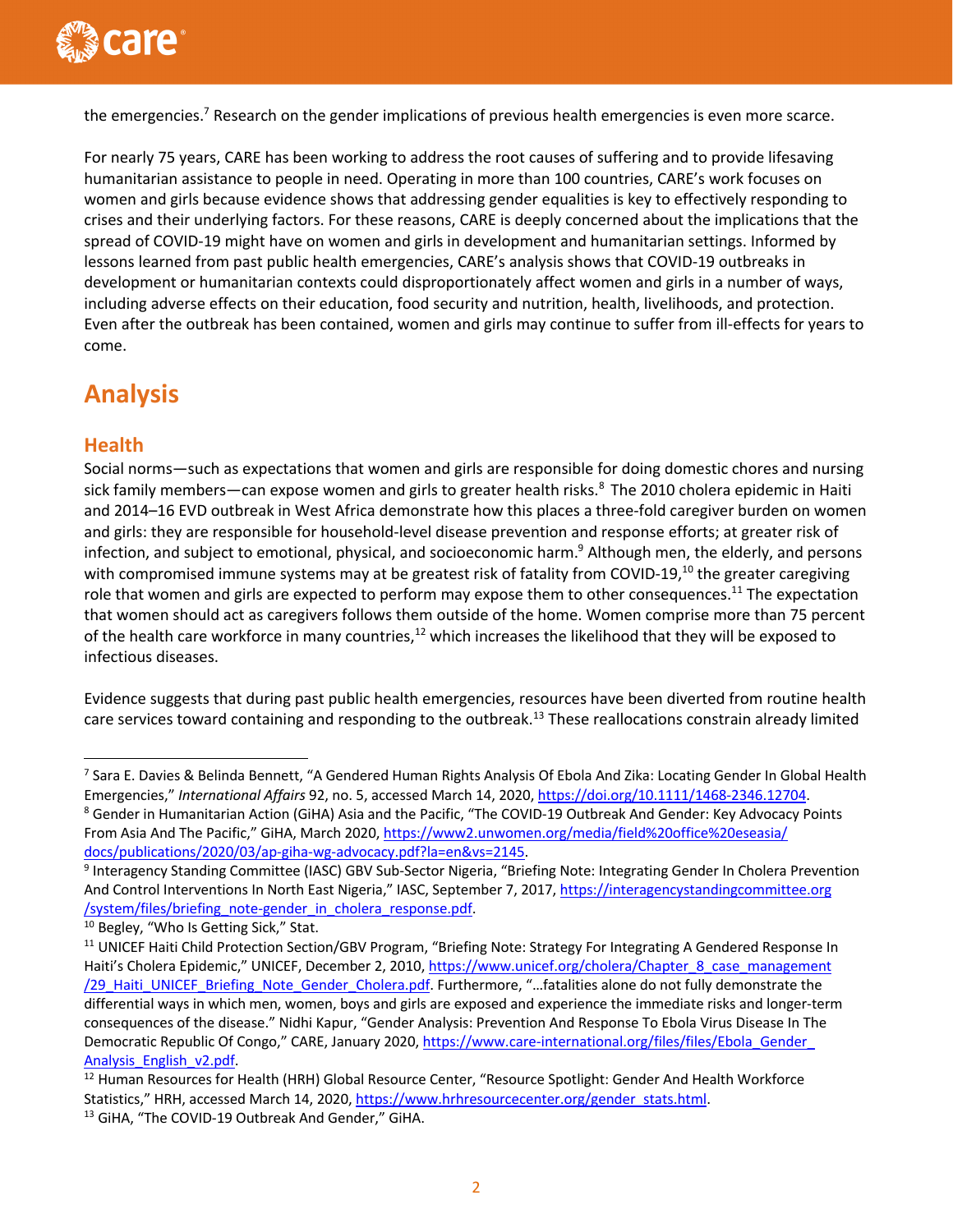

access to sexual and reproductive health (SRH) services, such as clean and safe deliveries, contraceptives, and pre- and post-natal health care.<sup>14</sup> Adolescent girls, who have unique SRH needs, may be particularly affected.

In addition to the caregiving burden, social norms in some contexts dictate that women and girls are the last to receive medical attention when they become ill, which could hinder their ability to receive timely care for COVID-19. This could have serious implications for older women or those with chronic conditions or weakened immune systems—such as women infected with HIV, malaria, or tuberculosis—who appear to be at greater risk of contracting COVID-19,<sup>15</sup> or for women and girls experiencing malnutrition.

During the 2014–16 West Africa EVD outbreak, fear of contracting the disease resulted in fewer women attending health clinics. <sup>16</sup> Coupled with resource diversion from primary health care services and prevailing social norms, this led to a decrease in vaccination coverage<sup>17</sup> and a 75 percent increase in maternal mortality in three of the affected countries.<sup>18</sup> A similar combination of factors during COVID-19 outbreaks could exacerbate women's and girls' other health conditions or delay treatment for undiagnosed COVID-19.

Outbreaks could also result in disruptions to mental health and psychosocial support services (MHPSS), putting the individuals participating in them at risk. Psychosocial wellbeing is a major issue for adolescents exposed to conflict, displacement, or violence, which is not uncommon in humanitarian settings.<sup>19</sup> Moreover, MHPSS caseloads will likely increase during COVID-19 outbreaks, as frontline health workers, women and girls with caregiving burdens, and community members fearful of becoming infected or infecting others may all experience stress and trauma relating to the outbreak.<sup>20</sup>

## **Protection**

Crises exacerbate age, gender, and disability inequalities and place women, girls, and other vulnerable populations—such as LGBTQIA individuals—at increased risk of gender-based violence (GBV) and intimate partner violence (IPV). In fact, IPV may be the most common type of violence that women and girls experience during emergencies,<sup>21</sup> resulting in profound physical and psychosocial harm. In the event of COVID-19 outbreaks in development and humanitarian settings, IPV incidents may surge if movement restrictions or quarantine measures are put in place.<sup>22</sup> However, at the time when many women and girls need GBV and IPV services more than ever, evidence suggests that those services are likely to decrease as resources are diverted to dealing with

<sup>18</sup> Davies & Bennett, "A Gendered Human Rights Analysis," *International Affairs*.

 $14$  Little is currently known about the effect of COVID-19 on pregnant and lactating women, making continued SRH services even more important. *See* UN Population Fund (UNFPA), "As COVID-19 Continues To Spread, Pregnant And Breastfeeding Women Advised To Take Precautions," UNFPA, March 5, 2020, https://www.unfpa.org/news/covid-19-continues-spreadpregnant-and-breastfeeding-women-advised-take-precautions.

<sup>&</sup>lt;sup>15</sup> Peter Sands, "COVID-19 Threatens The Poor And Marginalized More Than Anyone," The Global Fund to Fight AIDS, Tuberculosis and Malaria, March 5, 2020, https://www.linkedin.com/pulse/covid-19-threatens-poor-marginalized-morethan-anyone-peter-sands-1f/.

<sup>16</sup> Davies & Bennett, "A Gendered Human Rights Analysis," *International Affairs*.

<sup>&</sup>lt;sup>17</sup> ACAPS, "Beyond A Public Health Emergency," ACAPS, February 2016, https://reliefweb.int/sites/reliefweb.int/ files/resources/a-potential-secondary-humanitarian-impacts-of-a-large-scale-ebola-outbreak.pdf.

<sup>&</sup>lt;sup>19</sup> For example, internal CARE research found that 27 percent of adolescent girl participants in a project in conflict-affected areas of Somalia were suffering from depression and 29 percent from severe anxiety. <sup>20</sup> IASC, "Briefing Note," IASC.

<sup>&</sup>lt;sup>21</sup> International Rescue Committee (IRC), "Private Violence, Public Concern," IRC, January 2015, https://www.rescue.org/sites/default/files/document/564/ircpvpcfinalen.pdf.

<sup>22</sup> In fact, some early evidence suggests that IPV incidents rose in China during the height of the outbreak there. *See* Zhang Wanqing, "Domestic Violence Cases Surge During COVID-19 Epidemic," Sixth Tone, March 2, 2020, http://www.sixthtone.com/news/1005253/domestic-violence-cases-surge-during-covid-19-epidemic.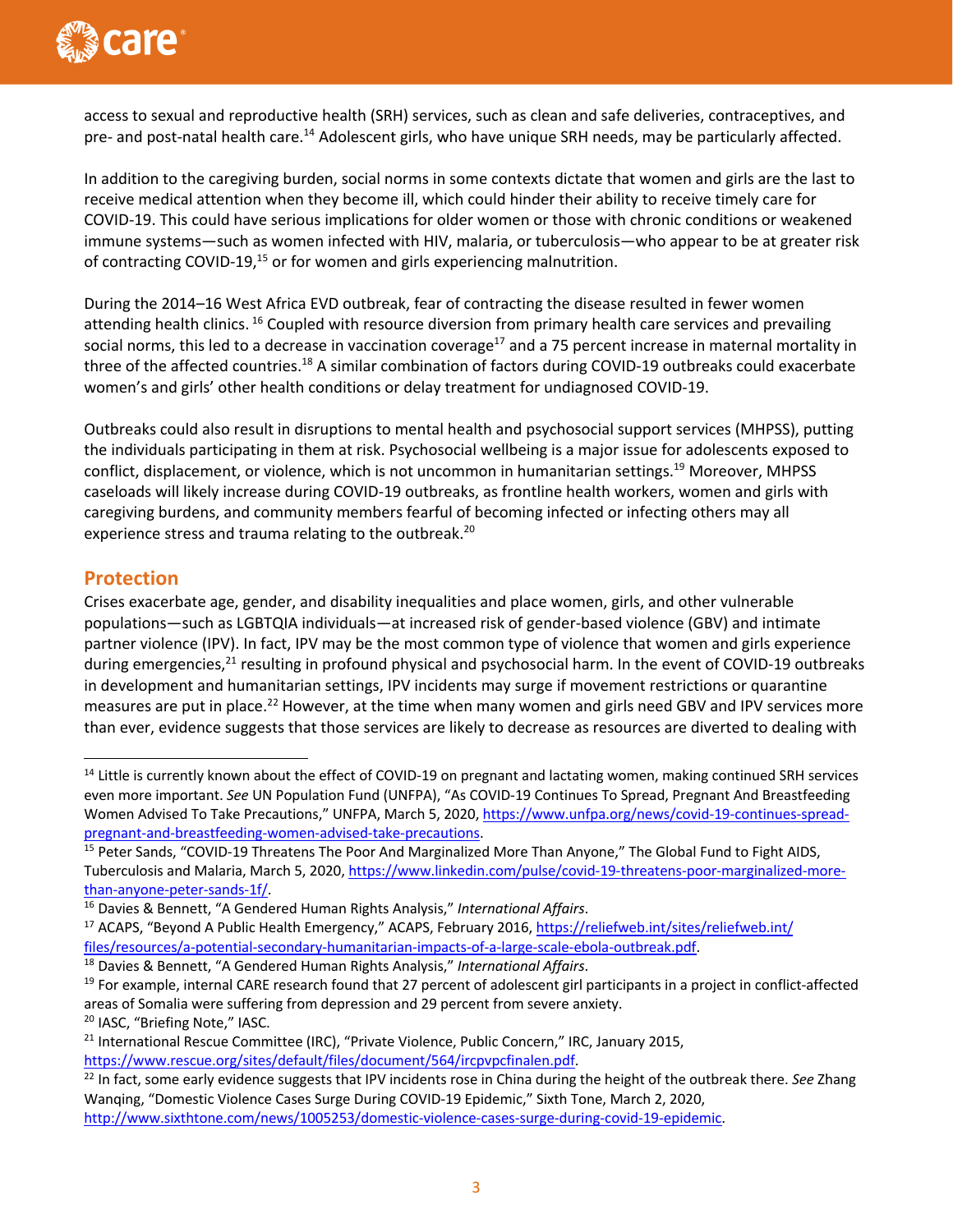

#### the health crisis.<sup>23</sup>

Sexual exploitation and abuse (SEA) of vulnerable populations—particularly women and girls—by development and humanitarian personnel has begun to be better recognized and addressed but remains a serious concern. Statistics on the prevalence of SEA are often lacking and vary by context, but SEA can have serious emotional and physical health complications for those affected.<sup>24</sup> Evidence from the 2014–16 West Africa EVD outbreak and 2018–2020 EVD outbreak in Democratic Republic of Congo suggests that SEA incidents increase during public health emergencies.<sup>25</sup>

Children face additional protection risks. If schools are closed, girls in development or humanitarian settings may be less able to access health, hygiene, and protection messaging and their caregiving burdens may increase.<sup>26</sup> The economic impact of public health emergencies may force families to take their children, particularly their daughters, out of school to work,<sup>27</sup> potentially leading to transactional sex or child, early, or forced marriages.<sup>28</sup>

All children are at risk of becoming separated from their caregiver during public health crises, as their caregiver may die, be quarantined, or become unavailable for other reasons.<sup>29</sup> These risks may be magnified in areas with a high prevalence of HIV—where orphaned children might be cared for by grandparents or older relatives—as older persons appear to be most susceptible to severe complications from COVID-19.<sup>30</sup> Separations expose children to greater risk of exploitation and abuse, as well as psychosocial trauma. $31$ 

# **Economic Empowerment and Wellbeing**

Women living in development or humanitarian settings may be employed in informal, low-wage activities that are highly prone to disruption during public health emergencies. During the 2014–16 West Africa EVD outbreak, restrictions on the movement of goods and people hampered women's trading activities, both cross-border and

<sup>31</sup> International Committee of the Red Cross (ICRC) et al, "Inter-agency Guiding Principles On Unaccompanied And Separated Children," ICRC, January 2004, https://www.unicef.org/protection/IAG\_UASCs.pdf.

<sup>&</sup>lt;sup>23</sup> CARE's 2014 Regional EVD Strategy found that "[s]ince the outbreak, gender-based violence and sexual exploitation programming has been seriously disrupted, further raising the possibility of unreported and untreated cases during the crisis."

<sup>&</sup>lt;sup>24</sup> Rape, Abuse & Incest National Network, "Effects of Sexual Violence," RAINN, accessed March 14, 2020, https://www. rainn.org/effects-sexual-violence.

<sup>25</sup> *See* Isabelle Risso-Gill & Leah Finnegan, "Children's Ebola Recovery Assessment: Sierra Leone," Save the Children, World Vision International, Plan International, UNICEF, March 2015, https://reliefweb.int/sites/reliefweb.int/files/resources /EBOLA\_REPORT\_CHILDRENS\_RECOVERY\_ASSESSMENT\_SIERRA\_LEONE.PDF; Kate Holt & Rebecca Ratcliffe, "Ebola Vaccine Offered In Exchange For Sex, Congo Taskforce Meeting Told," The Guardian, February 12, 2019, https://www.theguardian .com/global-development/2019/feb/12/ebola-vaccine-offered-in-exchange-for-sex-say-women-in-congo-drc.

<sup>&</sup>lt;sup>26</sup> "Girls who have lost their mothers to Ebola, especially the eldest, must assume greater responsibilities in terms of domestic chores and childcare of other siblings. This may lead to increased absenteeism at school or dropping out altogether, with long-term implications for their educational, economic and health outcomes for both themselves and any future children they may bear." Kapur, "Gender Analysis," CARE.

<sup>&</sup>lt;sup>27</sup> The Alliance for Child Protection in Humanitarian Action, "Guidance Note: Protection Of Children During Infectious Disease Outbreaks," Save the Children, April 12, 2018, https://resourcecentre.savethechildren.net/library/guidance-noteprotection-children-during-infectious-outbreaks.

<sup>&</sup>lt;sup>28</sup> Girls Not Brides, "Sierra Leone," Girls Not Brides, accessed March 14, 2020, https://www.girlsnotbrides.org/childmarriage/sierra-leone/.

<sup>&</sup>lt;sup>29</sup> The Alliance for Child Protection in Humanitarian Action, "Guidance Note," Save the Children.

<sup>30</sup> HelpAge International, "Forgotten Families," HelpAge International, accessed March 14, 2020, https://www.helpage .org/silo/files/forgotten-families-older-people-as-carers-of-orphans-and-vulnerable-children.pdf.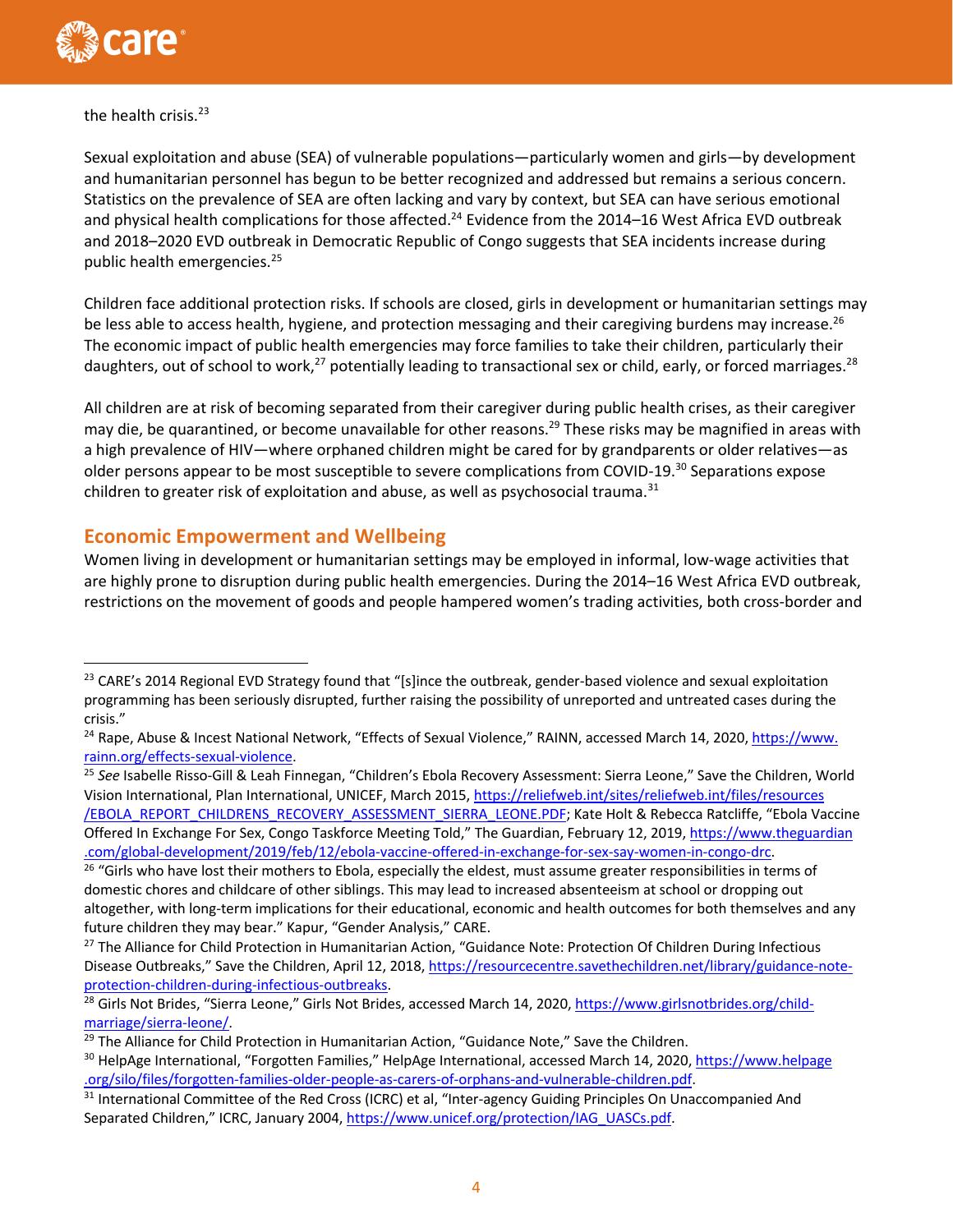

between communities, as well as their ability to cultivate their land and engage in other agricultural activities. $32$ As a result, women were unable to pay back loans from village savings and loan associations, which reduced the capital of the associations and affected women's longer-term economic prospects.<sup>33</sup> Coupled with potential loss

of income due to the mortality of other household income earners, the economic impact of COVID-19 outbreaks on women and girls could be long-term and widespread.

Female migrant workers, particularly those engaged in care and domestic work, are also likely to experience grave economic consequences. Travel restrictions associated with the outbreak may keep women from reaching or leaving their jobs,<sup>34</sup> while unequal power dynamics between workers and employers may expose female migrant workers to additional risks.<sup>35</sup> Concerns over the spread of the virus, travel restrictions, and xenophobia may limit migrant women's work opportunities, cutting off livelihood support for them and their families.<sup>36</sup>

#### **Education**

It is likely that schools in COVID-19 affected countries would close for an indefinite period to mitigate the spread of the outbreak, impeding access to education for children around the world, but especially in areas that cannot shift to remote-learning systems. Girls in development and humanitarian contexts may be particularly affected. During the 2014–16 EVD outbreak in West Africa, relief actors found that girls whose mothers were infected with EVD were forced to take over their caregiving responsibilities. Even when their schools were not closed, girls found it increasingly difficult to balance their caregiving burdens with education, which led to increased absenteeism or to them leaving school completely. This had long-term impacts on the girls' educational, economic, and health outcomes.37

Temporary school closures can have acutely negative effects for displaced or refugee children for whom school can provide a safe space for interaction with peers, psychosocial support, and even a reliable source of food. When schools are closed, children's mental health issues might be exacerbated by the lack of peer support and alternatives for mitigation of risks.

Furthermore, a substantial number of teachers around the world are older individuals. As this population appears to be more vulnerable to COVID-19,<sup>38</sup> outbreaks could have negative, long-term implications for educational services, particularly in areas that are already underserved.

## **Water, Sanitation, and Hygiene**

The quality and extent of water, sanitation, and hygiene (WASH) services—such as providing clean drinking water or hygiene supplies or conducting solid waste management—varies greatly in development and

<sup>&</sup>lt;sup>32</sup> UN Development Group (UNDG) Western and Central Africa, "Socio-Economic Impact of Ebola Virus Disease In West African Countries," UNDG, February 2015, https://www.undp.org/content/dam/rba/docs/Reports/ebola-west-africa.pdf.  $33$  Ibid.

<sup>&</sup>lt;sup>34</sup> Clare Wenham, Julia Smith, & Rosemary Morgan, "COVID-19: The Gendered Impacts Of The Outbreak," The Lancet, March 6, 2020, https://www.thelancet.com/journals/lancet/article/PIIS0140-6736(20)30526-2/fulltext.

<sup>&</sup>lt;sup>35</sup> Kathleen.F, "Migrant Workers NGO Voices Over Impact Of COVID-19 Outbreak On Rights Of Migrant Workers," The Online Citizen, February 24, 2020, https://www.theonlinecitizen.com/2020/02/24/migrant-workers-ngo-voices-overimpact-of-covid-19-outbreak-on-rights-of-migrant-workers/.

<sup>&</sup>lt;sup>36</sup> Nick Aspinwall, "Left High And Dry: Virus Ban Hits Millions Of Philippine Workers," Al Jazeera, March 12, 2020, https://www.aljazeera.com/news/2020/03/philippines-legion-overseas-workers-pay-price-virus-bans-200312021938306.html.

<sup>37</sup> Kapur, "Gender Analysis," CARE.

<sup>&</sup>lt;sup>38</sup> Begley, "Who Is Getting Sick," Stat.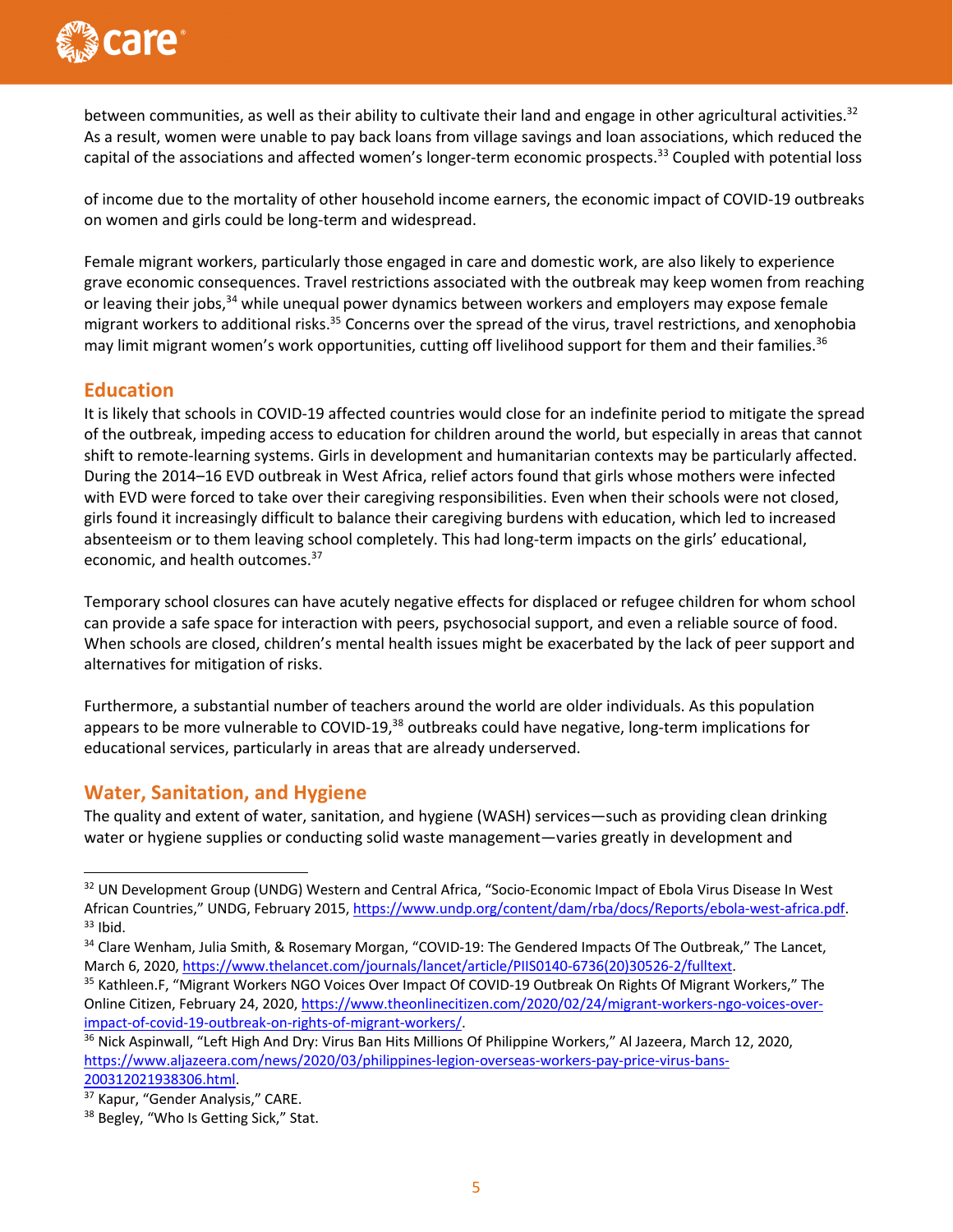

humanitarian contexts. WASH infrastructure, which may be limited in rural settings and over-burdened in urban areas, is often insufficient to meet increased demand during public health emergencies. WASH staff may be reallocated to respond to the health emergency, reducing populations' access to safe water for cleaning or drinking at a time when good hygiene and sanitation practices are most critical.<sup>39</sup> Health emergencies might also cause development and relief actors to pause WASH projects, exacerbating already-scarce resources.

In such situations, women and girls often find that their access to hygiene and sanitary materials is reduced due to decreased household income or increased household competition for scarce hygiene resources, impeding their ability to conduct household-level disease prevention efforts or to attend to their own hygienic needs. Women and girls who are reliant on humanitarian agencies for their sanitary supplies—including menstrual hygiene goods, soap, and water treatment tabs—may find those services interrupted. Finally, as the prevalence of GBV increases during emergencies and resources become scarcer, women and girls will become more vulnerable when travelling to collect water for household use or to use latrines.

#### **Shelter**

Female-headed households are more likely to have inadequate shelter than male-headed households.<sup>40</sup> Inadequate shelter increases the risk of illness and disease by 25 percent over the course of a person's lifetime, while overcrowded shelter conditions can greatly increase the spread of infectious diseases.<sup>41</sup> Past public health emergencies have also prompted populations to migrate from rural to urban areas that are perceived as having more or better services, $42$  in turn leading to overcrowding and a higher risk of communicable disease transmission. These factors mean that internally displaced persons (IDPs) and refugees, especially members of female-headed households, are at particular risk should a COVID-19 outbreak occur in these settings.

#### **Food Security and Nutrition**

The 2014–16 West Africa EVD outbreak demonstrated the tremendous impact that public health emergencies can have on food systems. Movement restrictions and quarantine measures resulted in less trade of and accessibility to food, sending prices higher at the same time that populations found themselves less able to engage in economic activities.<sup>43</sup> Some households were forced to use negative coping mechanisms, such as reducing food consumption, engaging in transactional sex, or borrowing money or going into debt to pay for food.44 Surviving EVD and the declared end of the outbreak did not automatically ease food insecurity or malnutrition in affected communities. Stigmatization prevented some EVD survivors from finding or returning to work, while lingering fears prompted some communities to deny access to food or shelter to EVD victims and survivors.45

The risk of heightened food insecurity and malnourishment during public health emergencies is particularly grave for women and girls because social norms in some contexts dictate that they eat last and least.<sup>46</sup> When

<sup>39</sup> ACAPS, "Beyond A Public Health Emergency," ACAPS.

<sup>&</sup>lt;sup>40</sup> InterAction, "The Wider Impacts Of Humanitarian Shelter And Settlements Assistance," InterAction, accessed March 14, 2020, https://www.interaction.org/wp-content/uploads/2020/03/2.-Annex-A-Detailed-findings-and-bibliography-Final1.pdf.

 $41$  Ibid.

<sup>&</sup>lt;sup>42</sup> ACAPS, "Beyond A Public Health Emergency," ACAPS.

 $43$  Ibid.

<sup>44</sup> Ibid.

 $45$  Ibid.

<sup>46</sup> UN World Food Program (WFP), "Women Are Hungrier," WFP, accessed March 14, 2020, https://wfpusa.org/women-arehungrier-infographic/.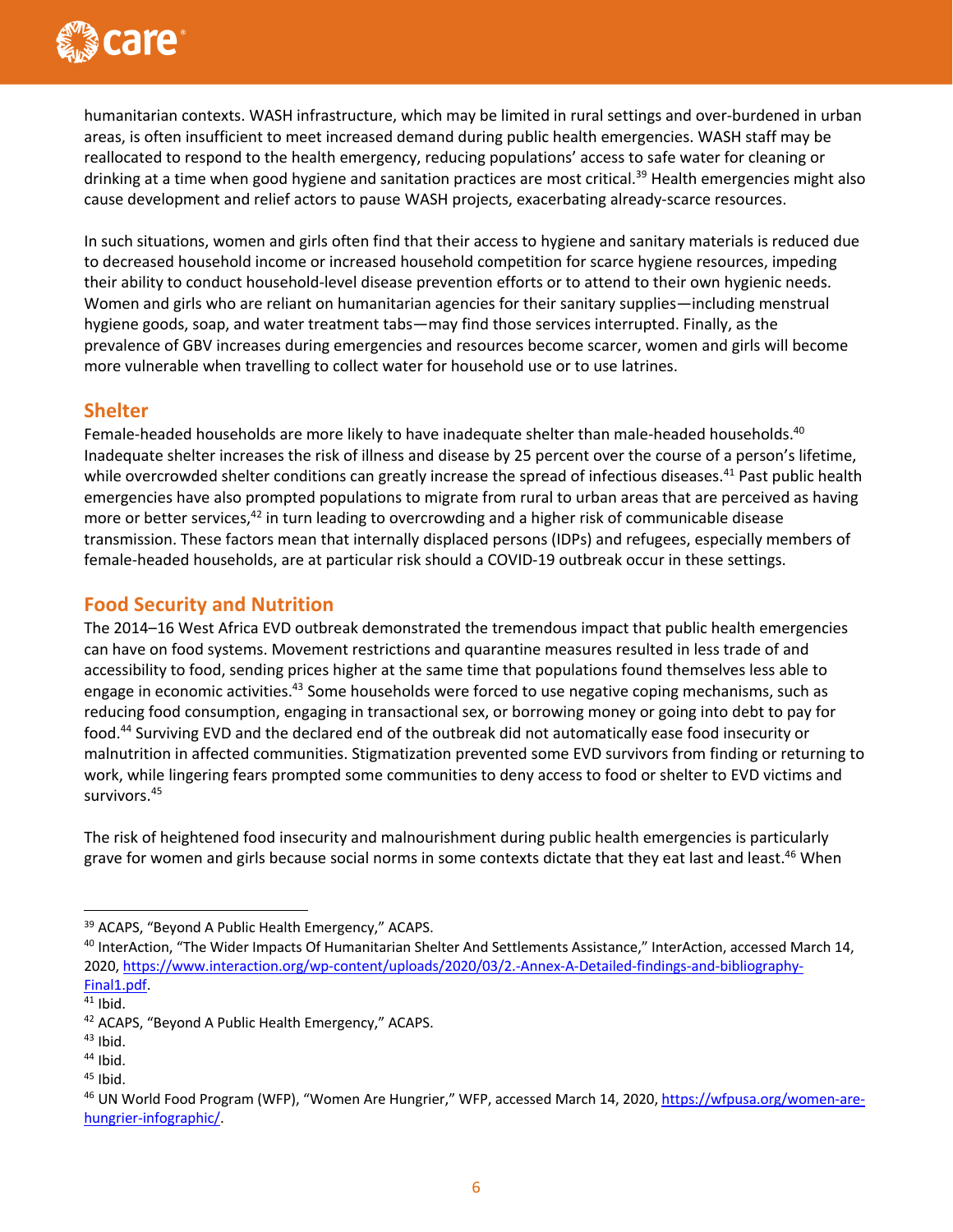

food becomes scarce, women and girls—who are already more likely to be malnourished than men and boys<sup>47</sup> could face additional health complications quickly,<sup>48</sup> including increased susceptibility to COVID-19 infection.

# **Potential Heightened Effects in Humanitarian Settings**

COVID-19 outbreaks are devastating in any context. However, the dangers of such outbreaks will be magnified for the nearly 168 million vulnerable people around the world who are in need of humanitarian assistance and protection.<sup>49</sup> The UN identified the increased risk of preventable disease in humanitarian settings as one of its top challenges for 2020, noting that disease outbreaks are intensifying humanitarian need in some areas.<sup>50</sup> This prediction, made before COVID-19 emerged, will only gain force as the disease spreads.

At particular risk are the more than 70 million people—half of whom are women—who have been forced to flee their homes due to persecution, conflict, violence, and human rights violations. Many of the displaced are sheltering in countries with weak WASH infrastructure<sup>51</sup> and lack access to health services.<sup>52</sup> Refugee and IDP populations in camps and informal settlements are acutely vulnerable, as overcrowding or exposure can exacerbate infection rates.<sup>53</sup> Restrictions on entry, travel, and freedom of movement can also have adverse effects on populations on the move, restricting their access to safety and protection.<sup>54</sup>

Those who remain in conflict-affected areas also face dire circumstances. Conflict often interrupts health services, results in damaged health infrastructure, and impedes the ability of health care workers to conduct disease surveillance.55 Systematic and targeted attacks on health infrastructure and aid workers by parties to conflicts, politicization of aid and service delivery, and restricted humanitarian access also exacerbate the spread and impact of infectious diseases.

Despite improvements in humanitarian response effectiveness, needs are growing and far surpass resources. Only 54 percent of the required humanitarian resources were provided by the international community in 2019;<sup>56</sup> and as of March, only 2 percent of the \$28.8 billion required for 2020 had been committed.<sup>57</sup> Preparing for and responding to the spread of COVID-19 will stretch—or in some cases, redirect—these resources, while the effects of the pandemic and related movement restrictions hamper humanitarian access and capacity. Unfortunately, vulnerable people in the midst of crises will continue to bear the brunt of the gaps.

<sup>47</sup> UN Food and Agriculture Organization (FAO), "Gender And Nutrition, FAO, accessed March 14, 2020, http://www.fao. org/3/al184e/al184e00.pdf.

<sup>48</sup> This is particularly true, and dangerous, for pregnant and lactating women, as they have additional nutritional needs. *See* European Commission Staff Working Document, "Addressing Undernutrition in Emergencies," European Commission, March 12, 2013, https://ec.europa.eu/echo/files/news/201303\_SWDundernutritioninemergencies.pdf. 49 OCHA, "Global Humanitarian Overview 2020," OCHA.

 $50$  Ibid.

<sup>&</sup>lt;sup>51</sup> UN High Commissioner for Refugees (UNHCR), "UN Refugee Agency Steps Up COVID-19 Preparedness, Prevention, And Response Measures," UNHCR, March 10, 2020, https://www.unhcr.org/en-us/news/press/2020/3/5e677f634/un-refugeeagency-steps-covid-19-preparedness-prevention-response-measures.html.

<sup>52</sup> UN World Health Organization (WHO), "Draft Global Action Plan, 'Promoting The Health Of Refugees And Migrants," WHO, accessed March 14, 2020, https://www.who.int/migrants/en/.

<sup>&</sup>lt;sup>53</sup> Eric Reidy, "How The Coronavirus Outbreak Could Hit Refugees And Migrants," The New Humanitarian, February 27, 2020, https://www.thenewhumanitarian.org/news/2020/02/27/Coronavirus-Iran-refugees-IDPs-Italy-Europe-disease.  $54$  Ibid.

<sup>55</sup> Ibid.

<sup>56</sup> OCHA, "Global Humanitarian Overview 2020," OCHA.

<sup>57</sup> OCHA Financial Tracking Services, "Humanitarian Aid Contributions," OCHA, accessed March 14, 2020, https:// fts.unocha.org/.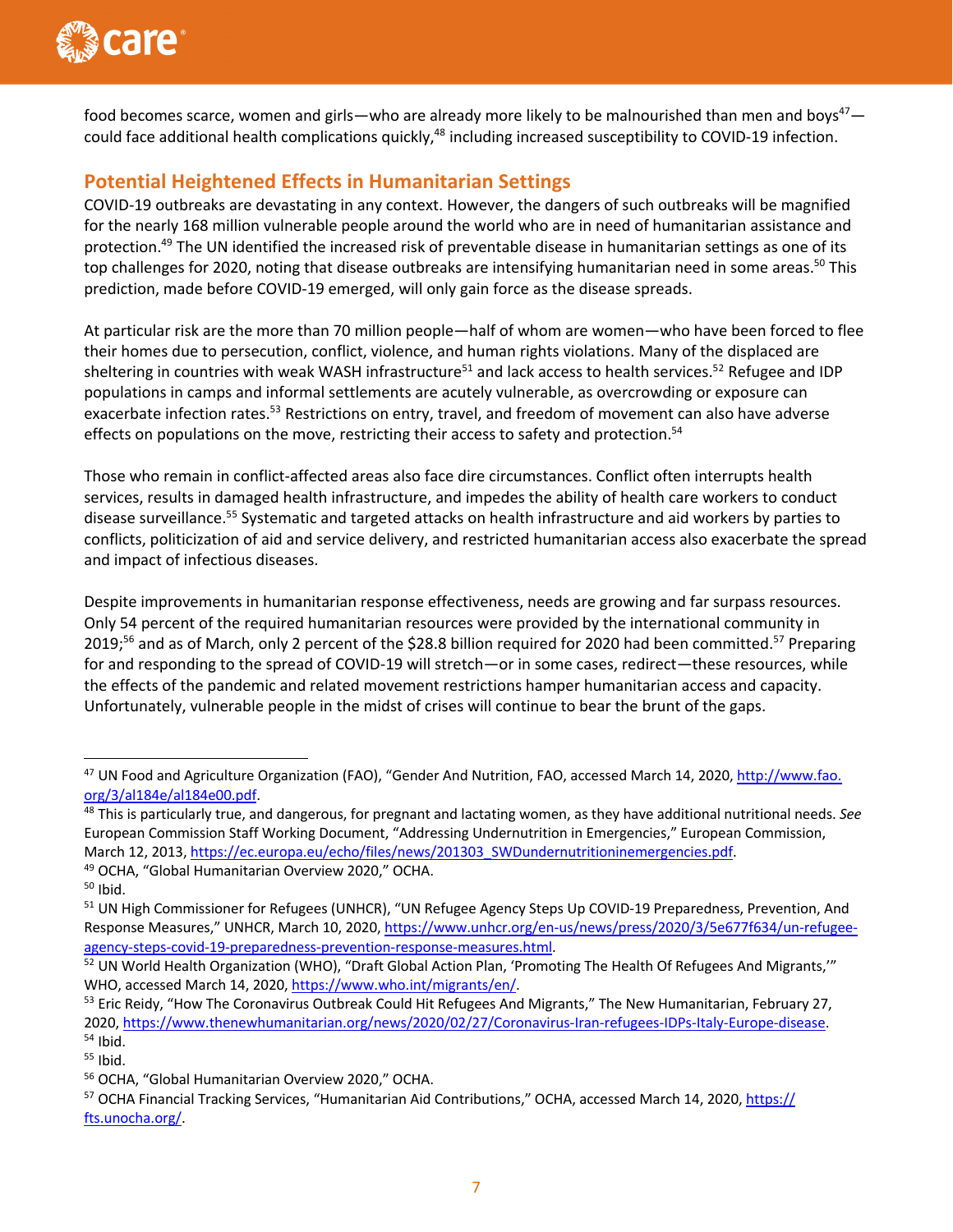

# **Recommendations**

# **All Actors Should:**

• Commit to proactive, early information sharing and coordination to ensure a robust global response that utilizes intersectional analyses to account for the needs of all individuals, irrespective of ethnicity, gender, nationality, or sexual orientation. These efforts should take place with the full participation of at-risk populations, particularly women and girls.

# **Health Service Delivery Actors Should:**

- **Short Term:**
	- $\circ$  Engage with local communities to provide access to information for all populations, avoiding convening large groups where this may increase the risk of transmission. Account for age, disability, education, gender, migration status, sexual orientation, and the existence of pre-existing health conditions in this engagement, and be cognizant of the fact that no group is homogenous, so programming cannot be either;
	- $\circ$  Train health care workers to properly identify GBV and IPV risks and cases; to handle disclosures in a compassionate, non-judgmental way; and know to whom they can referral patients for additional care;
	- o Involve existing female health care workers and local women leaders in decision making to ensure that responses to COVID-19 outbreaks adequately address the needs of women and girls in each community;
	- $\circ$  Consider the disparate effects of quarantine or social distancing measures on different populations;
	- $\circ$  Work with humanitarian organizations to plan for and mitigate the risk that outbreak response measures might result in unaccompanied or separated minors;
	- $\circ$  Ensure that menstrual hygiene, obstetric, reproductive, and other primary health care commodities are well-stocked and available at health care facilities;
	- $\circ$  Disaggregate outbreak-related data by sex, age, and disability so that health experts can understand differences in exposure and treatment and tailor preventive measures.
- **Long Term:**
	- $\circ$  Devote more resources toward researching the gendered implications of public health emergencies, especially disease outbreaks, so that public health preparedness and response plans can mitigate harm to women, girls, and other vulnerable groups;
	- o Involve more women of all ages in global health leadership. Although women make up the majority of the health workforce in many countries, they are underrepresented at senior levels, particularly within global bodies. Organizations that do not include women in their decision-making processes cannot make the best decisions for women.

# **Development and Humanitarian Organizations Should:**

- **Short Term:**
	- $\circ$  Prepare for possible surges in GBV, IPV, and SEA incidents among women, girls, the LGBTQIA community, and other vulnerable populations. Support mobile hotlines to mitigate and respond to these risks where it can be done safely, understanding that not all women and girls will have access to phones;
	- $\circ$  Continue development and humanitarian service provision as much and as safely as possible, accounting for the potential imposition of movement restrictions and social distancing measures. Where possible, continue GBV, psychosocial support, and WASH services along with the provision of food, nutrition, and hygiene commodities and shelter support.
- **Long Term:**
	- $\circ$  Develop targeted economic empowerment strategies and/or explore cash transfer programming to mitigate the impact of COVID-19 outbreaks, including support for populations who were employed